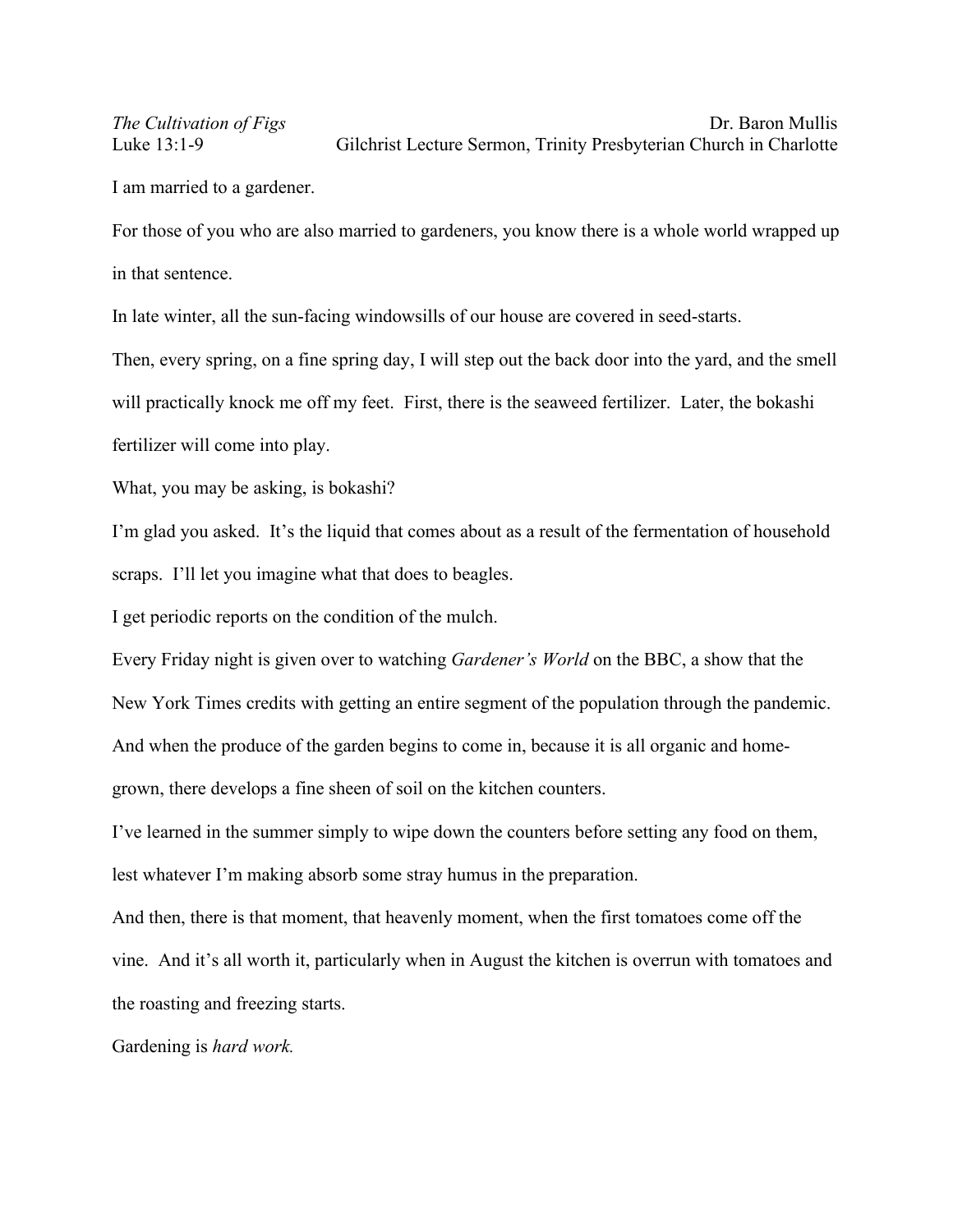Now, the gospel tells us that Jesus's yoke is easy and his burden is light… but that's not the same as saying his yoke is nothing and his burden is nil. It's to say that Jesus does all the heavy lifting, but – and this is key – *work remains for us.*

So, we turn to our parable. A parable, you recall, is a *story.* 

Jesus frequently taught by telling stories.

At times, his stories can be frustratingly obtuse, with even his own disciples struggling to understand them.

Occasionally, the disciples will ask for help understanding, and Jesus will tell them what the

parable meant, but in all likelihood, those instances are the moments when the early church

found the parable so confusing that they added their own interpretation into the text.

The disciples – and perhaps we ourselves – sometimes wish that Jesus would just speak plainly.

Just tell us what he wants. Just give us the shortcut to understanding.

Yet Jesus himself seems perfectly happy to let the parables stand on their own.

I'm reminded of what Billy Collins wrote about poetry:

**"**I ask them to take a poem and hold it up to the light like a color slide or press an ear against its hive. I say drop a mouse into a poem and watch him probe his way out, or walk inside the poem's room and feel the walls for a light switch. I want them to waterski across the surface of a poem waving at the author's name on the shore. But all they want to do is tie the poem to a chair with rope and torture a confession out of it. They begin beating it with a hose to find out what it really means."<sup>[1](#page-1-0)</sup>

<span id="page-1-0"></span><sup>1</sup> <https://www.poetryfoundation.org/poems/46712/introduction-to-poetry>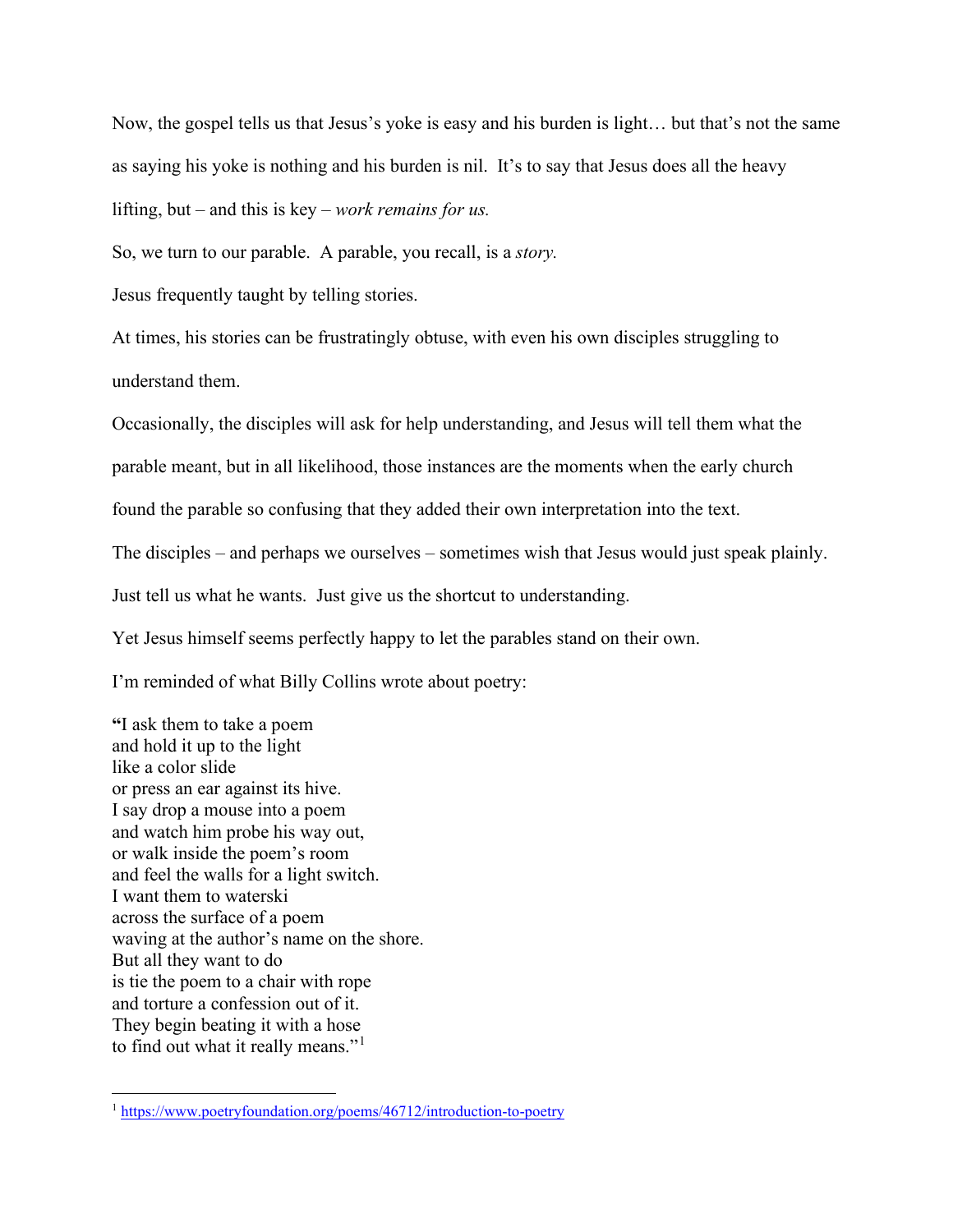*The thing about parables is we have to do some work*. There is not a secret decoder ring. We have to see ourselves in them.

What I see may not be what you see, and what you see may not be what I see.

But in seeking to see ourselves in the parables… well, we might actually *see* ourselves. The parable of the fig tree appears in Mark and Matthew as well, but in their versions of the story, it's just a tree that gets cursed. There's no redemption for the fig tree. Jesus walks by one day, the figs aren't where he expected them to be, and he applies a little divine round-up to the tree. Later the disciples pass by the tree again, and it's dead as a doornail.

There's a strong implication that those practices that do not bear fruit are next to go, so *watch out*.

But here, in Luke's gospel, it's a more hopeful story, because it holds forth the possibility for *repentance.* 

The Hebrew and the Greek words for repentance that we find in our bibles mean exactly the same thing. They translate, literally, as *turn around*.

There are moments when it is insanity to keep going in the same direction.

Some years back, when I was newly at First Church in Philadelphia, there was a weekend when our country experienced two mass shootings in twenty-four hours. When I stood up to preach the following Sunday, everything I had prepared seemed inadequate to the moment, so I did that thing that I so rarely do: I deviated from the sermon I had written.

Those of you who know me know that the script is for your protection, not mine. I can go on, and on, indefinitely, so to keep it to twenty minutes we have these notes.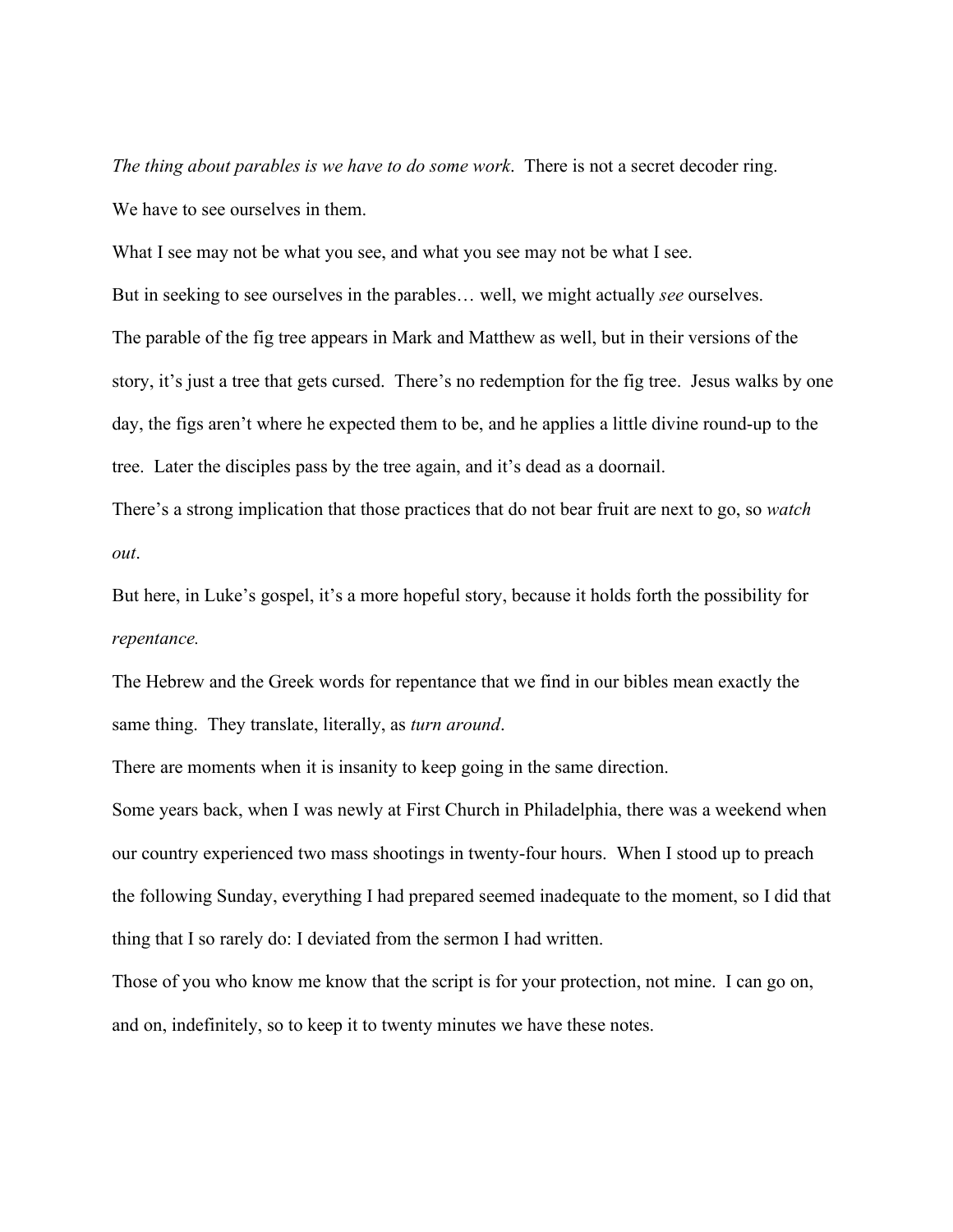To be perfectly honest, I didn't have anything profound to add to that moment, but I said, "I don't know what the answer is, but I do know the church cannot be silent on these tragedies. We have to find *something* to *do.*"

We formed a Gun Violence Prevention Task Force. The Task Force quickly established that going after guns wasn't a fruitful path to follow, for a variety of reasons, but mostly because we wanted to have an inclusive approach to different viewpoints, so we began to wonder what a conversation about *gun safety* would look like.

As conversations continued throughout the pandemic, my dear friend Cindy Jarvis became the leader of the task force, and we began exploring how the church could participate, as God calls us to, in the healing of the world. In April, our congregation will host an exhibition of the *Souls Shot Portrait Project*. [2](#page-3-0)

This project seeks to provide an experience of healing to the families of victims of gun violence. Fine Artists are paired with family members, who tell about their loved ones, and the collaboration yields a portrait. About their work, they say this, "We hope that this project will continue to bring some joy and peace to the families and friends of victims and, by bringing attention to the scourge of gun violence in this way, be a call to action to all who see them." Does fine art solve the problem of the proliferation of guns in American culture, endangering our communities and our law enforcement?

Probably not, in the near-term, no.

But what I see is *the cultivation of figs*.

Luke Timothy Johnson of the Candler School of Theology writes, "…In Luke, it is a parable that clearly has the function of interpreting this section of the narrative. The fig tree is *not* summarily

<span id="page-3-0"></span><sup>2</sup> [https://www.soulsshotportraitproject.org](https://www.soulsshotportraitproject.org/)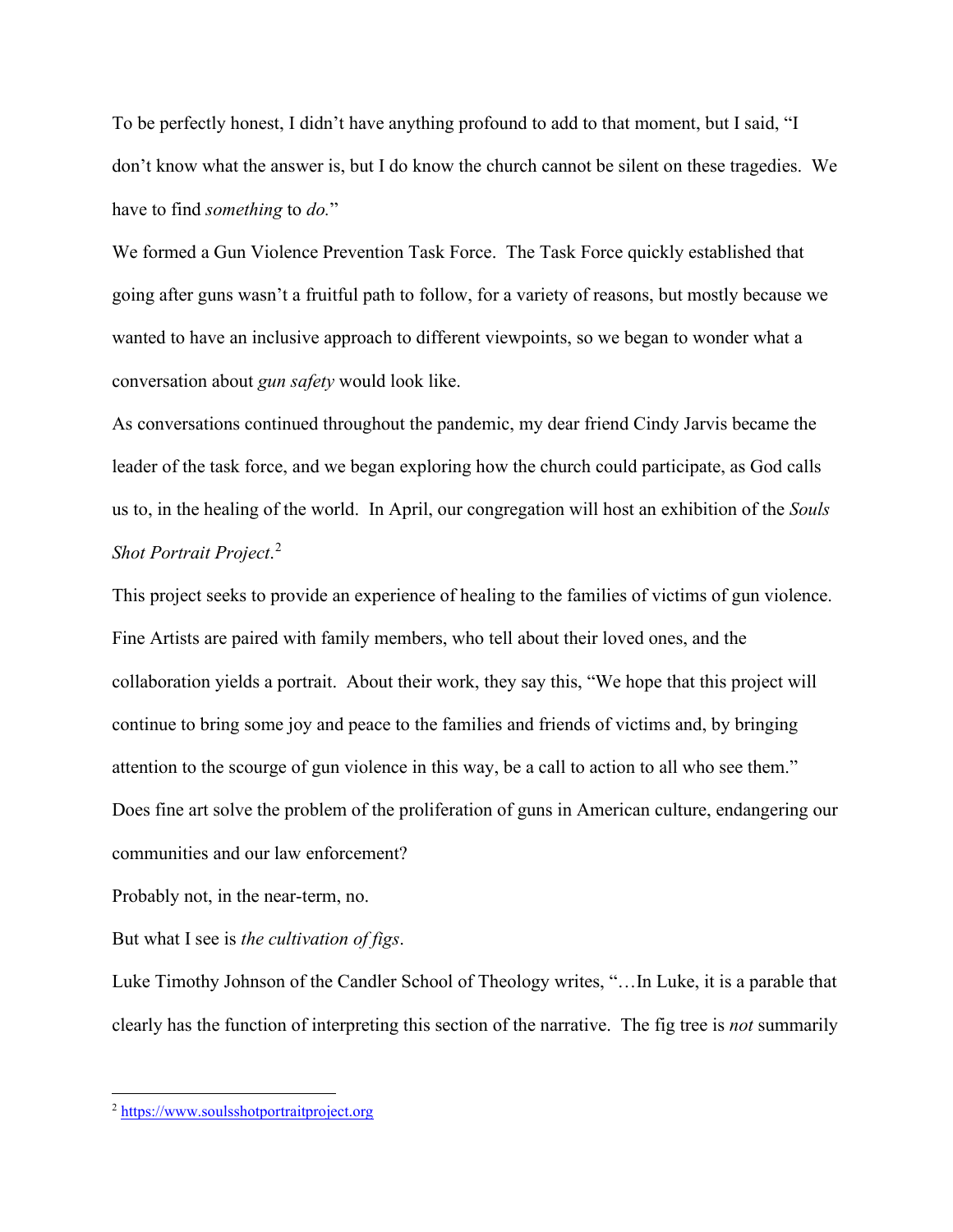cut down. The *comfort* to Jesus's listeners is that the prophet is still on his way to the city, there is still time to respond. The *warning* is that if they do not, they will surely be cut off."[3](#page-4-0) There are moments when it is insanity to keep going in the same direction.

These are the moments when repentance calls us to turn around, to choose a new way of being in the world, to choose a new relationship, to choose redemption, to choose mercy, to choose the way of Jesus Christ.

During the Korean war, a young Korean student at the University of Pennsylvania was going to the mailbox when he was attacked by a gang of teenage boys, who beat him with their shoes and their fists and left him in the gutter to die. The city of Philadelphia, the city of brotherly love and sisterly affection, was horrified that such a thing could happen in our city. The city cried out for vengeance, and the prosecutor secured permission to try them as adults, which could have resulted in the death penalty.

But then, a letter arrived from Korea signed by the young man's parents and relatives. It read, "Our family has met together and we have decided to petition that the most generous treatment possible within the laws of your government be given to those who have committed this criminal action… in order to give evidence of our sincere hope contained in this petition, we have decided to save money to start a fund to be used for the religious, educational, vocational, and social guidance of the boys when they are released. We have dared to express our hope with a spirit received from the gospel of our Savior Jesus Christ who died for our sins."[4](#page-4-1)

That is *the cultivation of figs*.

There are moments when things can turn.

They can turn on a portrait.

<span id="page-4-0"></span><sup>&</sup>lt;sup>3</sup> Luke Timothy Johnson, The Gospel of Luke (The Liturgical Press, Collegeville, 1991) p214

<span id="page-4-1"></span><sup>4</sup> Illustrations Unlimited, James S. Hewett, ed. (Tyndale, Wheaton, 1988) pp213-214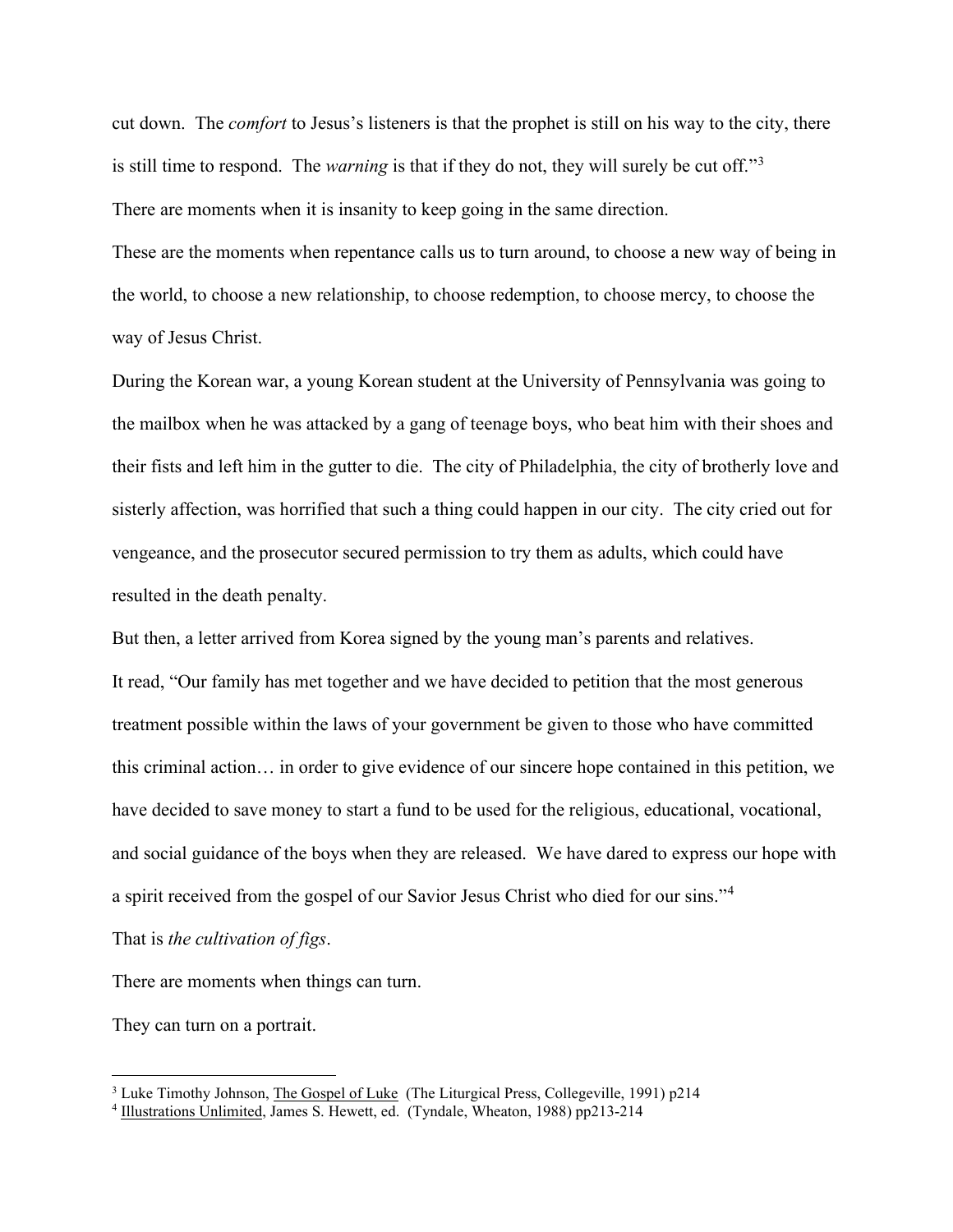They can turn on a letter.

But things can change.

Gardening takes work. The cultivation of figs *takes hard work*.

On the website, *The Forgiveness Project*, Arno Michaelis recounts his past as a white supremacist and his journey out of white supremacy. He writes of a time when he was so completely wrapped up in his racial identity that the revelation that he is 1/16 Indian reduced him to cutting his own wrist. He tells of beating people up for no reason other than the color of their skin or their sexual orientation. He writes, "I radiated hostility, especially towards anyone with a darker skin complexion than mine, and I had a swastika tattooed on the middle finger of my right hand. One time I was greeted by a black lady at a McDonald's cash register with a smile as warm and unconditional as the sun. When she noticed the swastika tattoo on my finger, she said: 'You're a better person than that. I know that's not who you are.' Powerless against such compassion, I fled from her steady smile and authentic presence, never to return to that McDonald's again."<sup>[5](#page-5-0)</sup>

He goes on to say, "It wasn't until I became a single parent at age 24 that I began to distance myself from the movement. I'd lost a number of friends to either prison or a violent death by now and it started to occur to me that if I didn't change my ways then street violence would take me from my daughter too. And once I began to distance myself from the constant reinforcement of violence and hatred, suddenly it began to make much less sense to me.<sup>[6](#page-5-1)</sup> Pardeep Kaleka lost his father in a mass shooting at the Sikh temple in Oak Creek, Wisconsin. Seeking to understand how it could have happened, he reached to Arno Michaelis.

<span id="page-5-0"></span><sup>5</sup> <https://www.theforgivenessproject.com/stories-library/arno-michaels/>

<span id="page-5-1"></span> $6$  Ibid.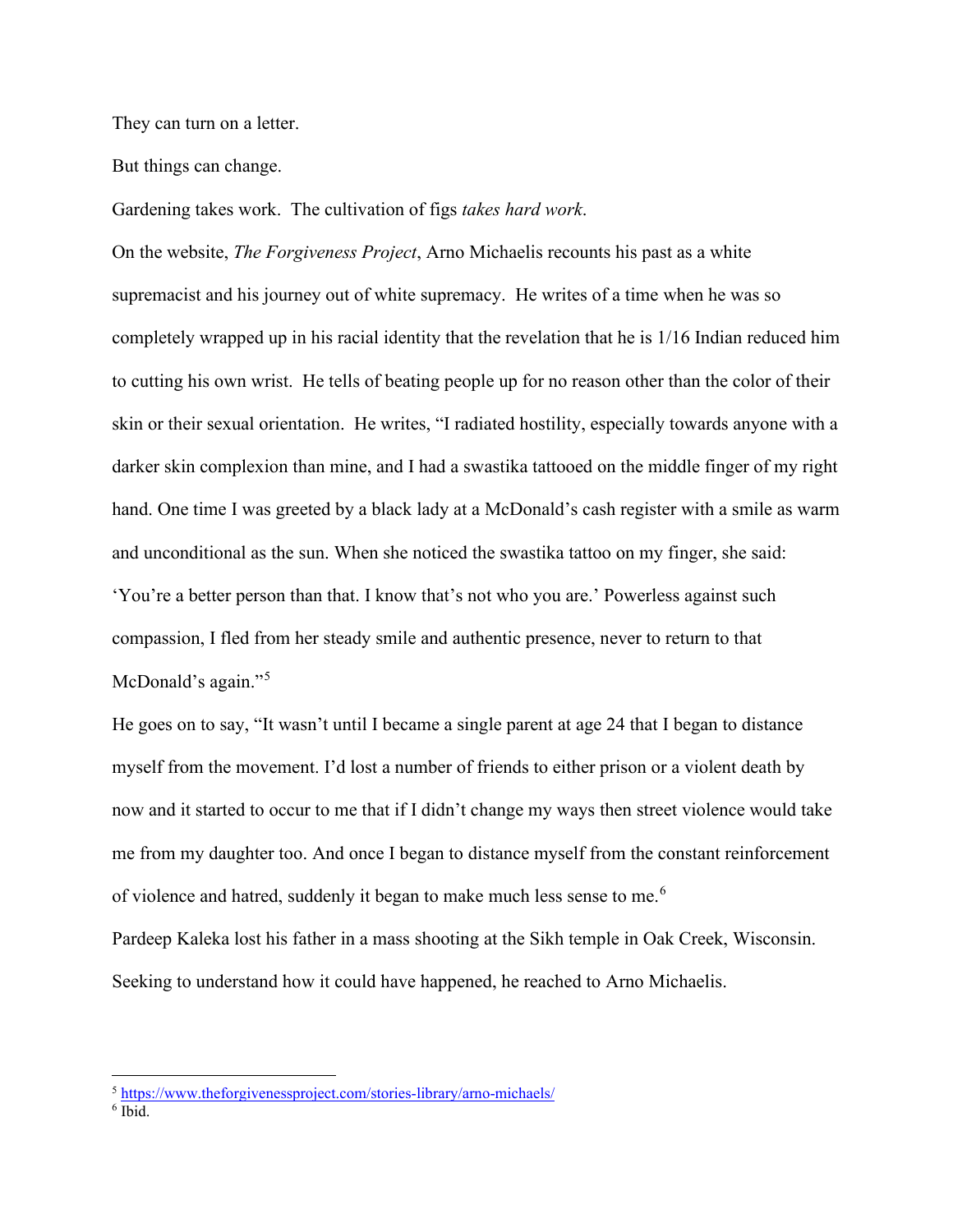"Arno was able to help me understand the behavior and fears of Page [the shooter]. He spoke about the self-destructive nature of hate, and the painful consequences of identifying with the white supremacist ideology. Since Arno and I met, we've become as close as brothers, waging peace together to honor my father and all lives lost in the wake of violence. Through the organization we've created together, [Serve 2 Unite,](http://serve2unite.org/) children of all ethnicities, from the inner city to the suburbs, are coming together to cherish each other as human beings and to assume the identity of peacemakers in their schools and communities."<sup>[7](#page-6-0)</sup>

Finally, there are the figs.

In the name of the Father, and of the Son, and of the Holy Ghost, Amen.

<span id="page-6-0"></span><sup>7</sup> <https://www.theforgivenessproject.com/stories-library/pardeep-kaleka/>